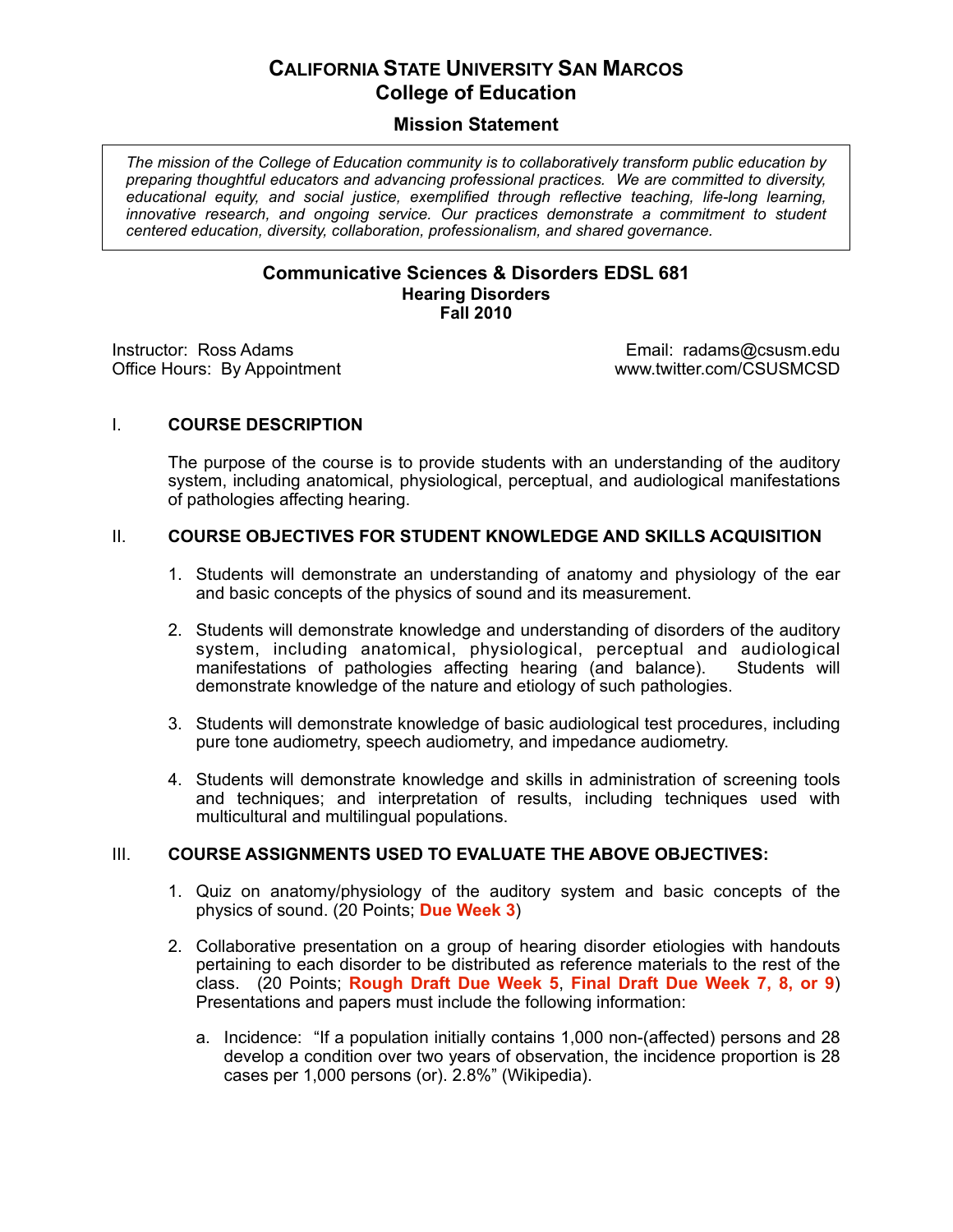- b. Prevalence: "The total number of cases in the population divided by the number of individuals in the population" (Wikipedia).
- c. Etiology (or possible etiologies) of the specific disorder
- d. Diagnostic procedures specific to the disorder
- e. Signs & Symptoms: "A . . . sign (is) any indication of a medical condition that can be objectively observed . . . by someone other than the patient whereas a symptom is merely any manifestation of a condition that is apparent to the patient" (Wikipedia). Include complicating factors and common co-morbid conditions.
- f. Clinical Management (e.g., medical, audiological, speech-language pathology, educational)
- g. Course/Progression of the disorder
- h. Prognosis (e.g., speech-language, education)
- 3. Chart comparing/contrasting audiological test procedures. (20 Points; **Due Week 11**)
- 4. Position paper on some aspect of (central) auditory processing disorders. (20 Points; **Due Week 13**)
- 5. The class will also work together to develop a Protect Your Hearing campaign for the campus, alerting the CSUSM community to the risks of noise-induced hearing loss and providing hearing screenings. This activity will be discussed further in class and will include practice screening amongst each team, supervised by the instructor. (20 Points)

## IV. **COURSE GRADING:**

| A            | 95-100 | 19-20 |
|--------------|--------|-------|
| $A -$        | 90-94  | 18    |
| B+           | 87-89  | 17.5  |
| B            | 83-86  | 16.5  |
| B-           | 80-82  | 16    |
| $C+$         | 77-79  | 15    |
| $\mathsf{C}$ | 73-76  | 14.5  |
| C-           | 70-72  | 14    |

**Submission Schedule:** Work submitted late, but within one week of the due date will be reduced by one letter grade. Work received over one week late receives **no credit**.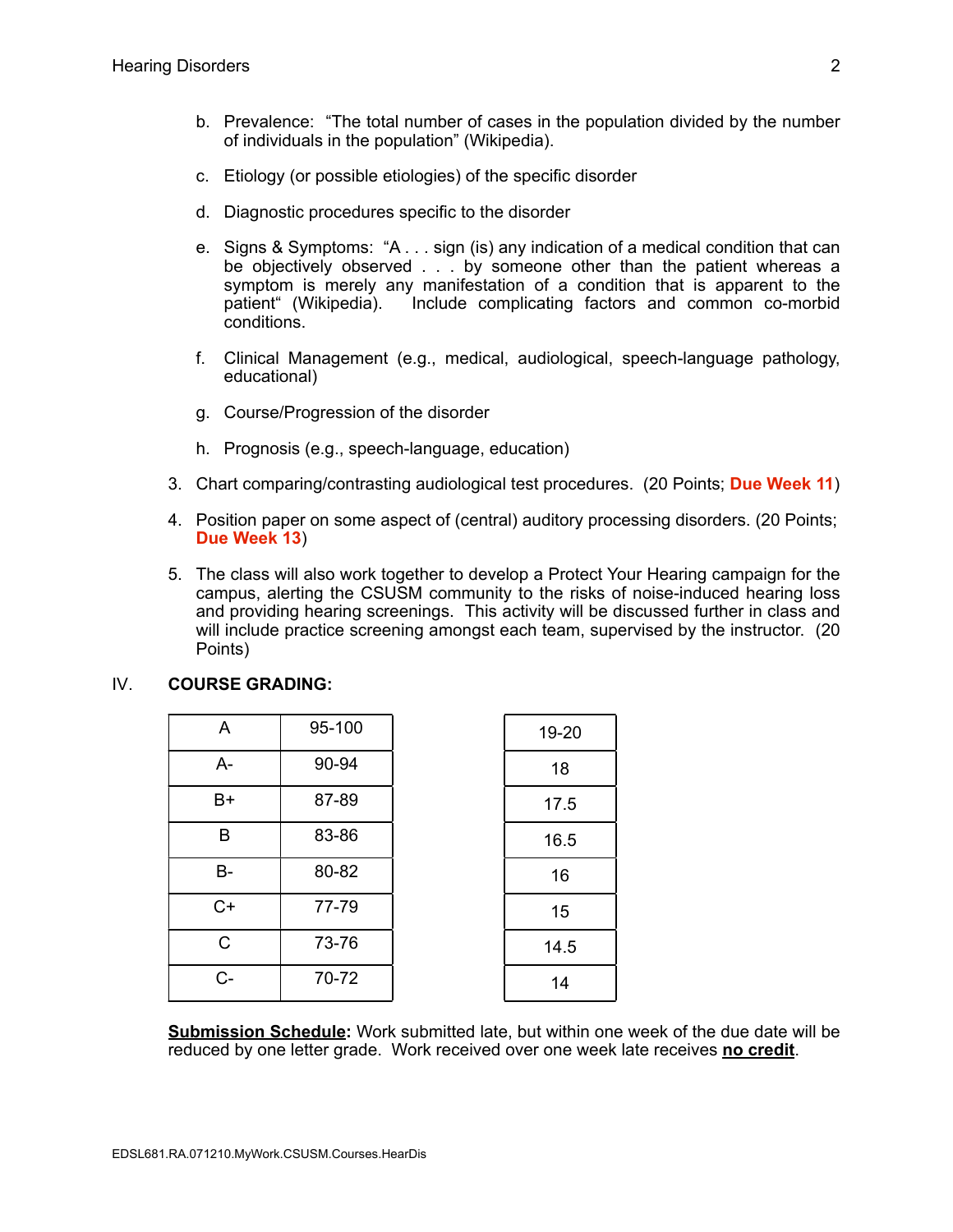**Grading Emphasis:** Each written assignment will be graded approximately 80% on content (detail, logic, synthesis of information, depth of analysis, etc.), and 20% on mechanics (grammar, syntax, spelling, format, uniformity of citation, etc.).

# **V. REQUIRED TEXT(S):**

Selected readings/journal articles TBA.

# **VI. RECOMMENDED TEXT(S):**

N/A

## **VII. TENTATIVE COURSE OUTLINE:**

| <b>Week</b>    | <b>Topic</b>                                                                                                                                                                                                                                                                                            |  |  |  |
|----------------|---------------------------------------------------------------------------------------------------------------------------------------------------------------------------------------------------------------------------------------------------------------------------------------------------------|--|--|--|
| 1              | Anatomy & Physiology of the Auditory System                                                                                                                                                                                                                                                             |  |  |  |
| $\overline{2}$ | <b>Physics of Sound</b>                                                                                                                                                                                                                                                                                 |  |  |  |
| 3              | Anatomy/Physiology/Physics of Sound QUIZ<br><b>Audiological Assessment</b>                                                                                                                                                                                                                              |  |  |  |
| 4              | <b>Screening Procedures</b>                                                                                                                                                                                                                                                                             |  |  |  |
| 5              | Hearing Loss:, Cleft Palate, Atresia/Microtia, Stenosis, Aplasia/Dysplasia of<br>the Cochlea, Excessive Cerumen, Otitis Media, Otosclerosis, Presbycusis<br>Collaborative Project Rough Draft Due                                                                                                       |  |  |  |
| 6              | Hearing Loss: Noise-Induced Hearing Loss (in class project)                                                                                                                                                                                                                                             |  |  |  |
| $\overline{7}$ | <b>GROUP 1:</b> Alport syndrome, Brachio-oto-renal (BOR) syndrome, Crouzon<br>syndrome, Down syndrome<br>GROUP 2: Anoxia, Cytomegalovirus (CMV), Herpes Simplex, Rh<br>complications                                                                                                                    |  |  |  |
| 8              | GROUP 3: Jervell and Lange-Nielson (Long Q-T) syndrome,<br>Mandibulofacial dysostosis (Treacher Collins), Neurofibromatosis, Meningitis,<br>Rubella<br><b>GROUP 4:</b> Ménière's Disease, Vestibular Schwannoma (Acoustic Neuroma),<br>Enlarged Vestibular Aqueducts (EVA), Perilymphatic Fistula (PLF) |  |  |  |
|                | <b>GROUP 5:</b> Oculo-auriculo-vertebral (OAV) dysplasia (i.e., Goldenhaar                                                                                                                                                                                                                              |  |  |  |
| 9              | syndrome), Pendred syndrome, Usher syndrome, Waardenberg syndrome<br><b>GROUP 6:</b> Ototoxic Medications, Head Injury, Tinnitus, Multiple sclerosis                                                                                                                                                    |  |  |  |
| 10             | Noise-Induced Hearing Loss Project (Cont.) & Screening Practice                                                                                                                                                                                                                                         |  |  |  |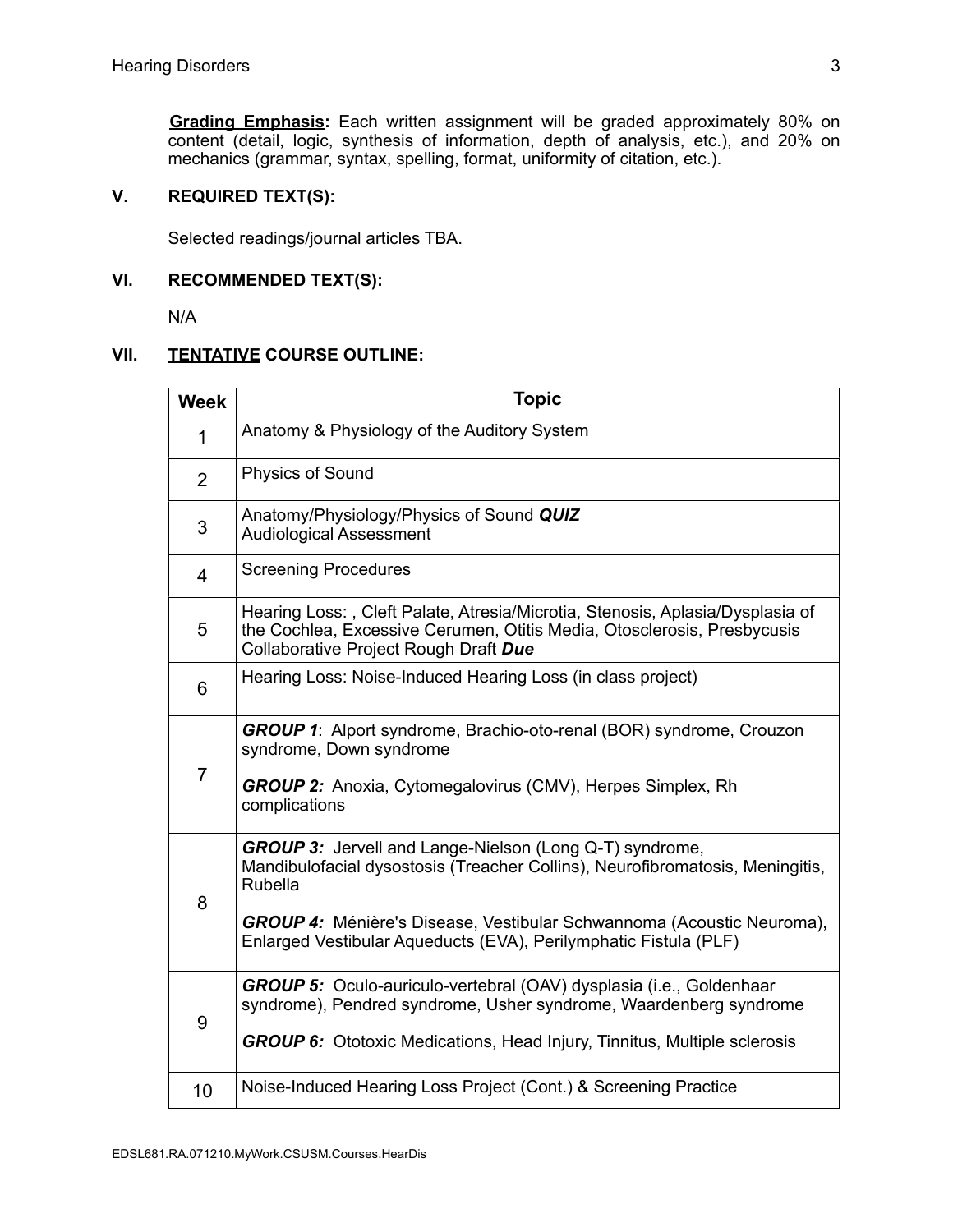| 11 | (Central) Auditory Processing Disorders<br>Audiological Test Procedures Chart DUE |  |
|----|-----------------------------------------------------------------------------------|--|
| 12 | Auditory Neuropathy (Dys-synchrony)                                               |  |
| 13 | Classroom Acoustics, Accommodations & Modifications<br>(C)APD Papers DUE          |  |
| 14 | Continuation as needed                                                            |  |

#### **VIII. PROFESSIONAL AND ADMINISTRATIVE REQUIREMENTS**

- 1. "Person-first" language (e.g., "student with specific language impairment" rather than "language-impaired student"; "Johnny who presents with Down syndrome" rather than "my Down syndrome student") must be used throughout all written and oral assignments and discussions.
- 2. Word process all written documents. Keep an electronic copy of all of your work. You will want these for your records and for potential future use as professional portfolio entries.
- 3. Complete and hand in all assignments on the due dates for full credit. If you have extraordinary circumstances that impact completion of your assignments, please inform the instructor(s). Any time that you have questions or concerns, please contact the instructor(s) immediately.
- 4. Participate actively in class discussions and group activities and demonstrate positive interpersonal skills with classmates, the instructors, and guests.
- 5. Collaborative teams of four (4) will be assigned by the instructor from among the members of the class. Document the members of your team below and enlist their support to ensure you receive handouts and information if you miss class.

| Name  | Email |  |
|-------|-------|--|
| Phone | Other |  |
| Name  | Email |  |
| Phone | Other |  |
| Name  | Email |  |
| Phone | Other |  |
| Name  | Email |  |
| Phone | Other |  |

## **IX. COLLEGE of EDUCATION ATTENDANCE POLICY**

Due to the dynamic and interactive nature of courses in this field, all students are expected to attend all classes and participate actively. At a minimum, students must attend more than 80% of class time, or s/he **may not receive a passing grade** for the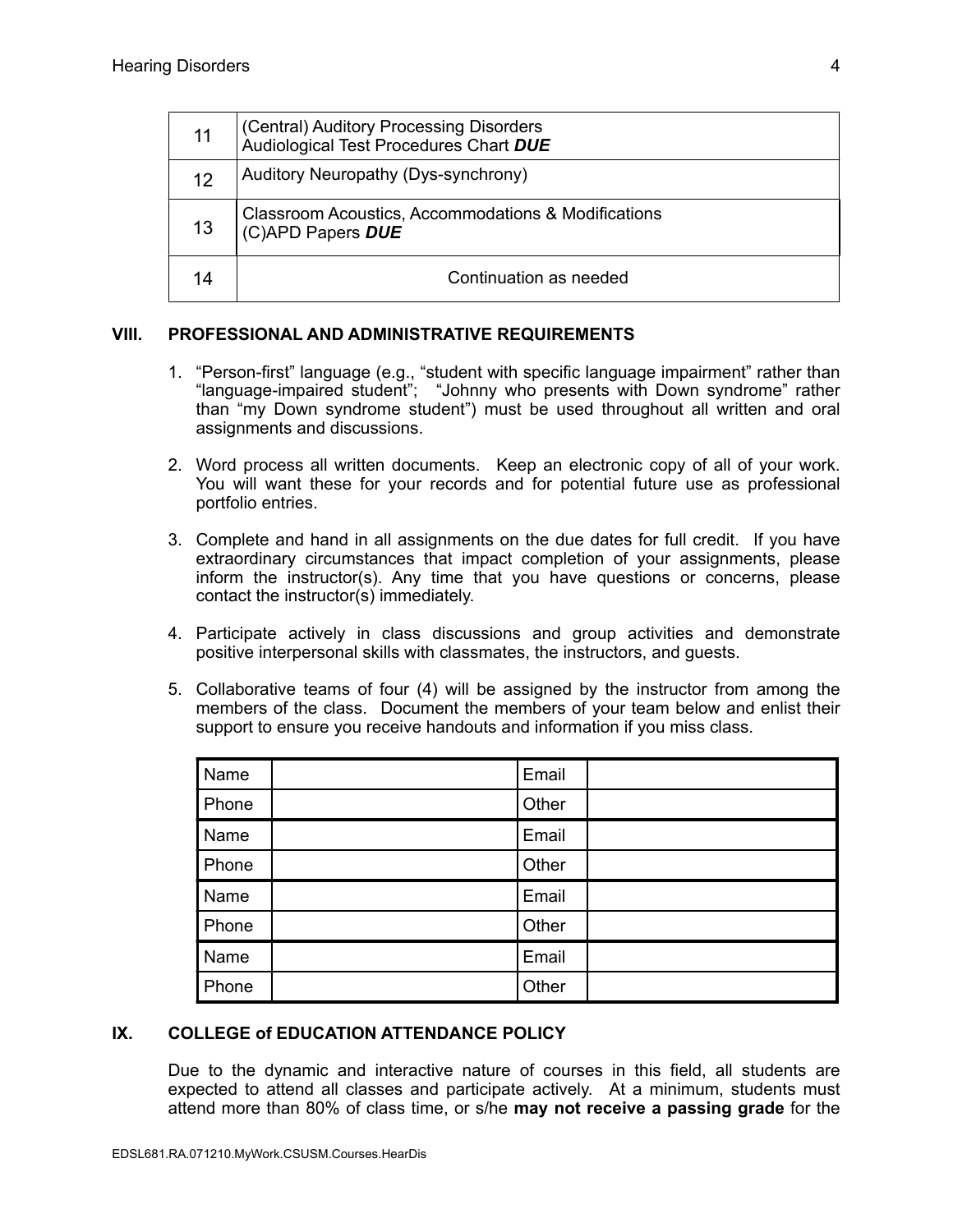course at the discretion of the instructor. Individual instructors may adopt more stringent attendance requirements. Should the student have extenuating circumstances, s/he should contact the instructor as soon as possible. *(Adopted by the CoE Governance Community, December, 1997).*

## **Attendance and Participation for this course:**

The course deals with complex material processed in a variety of ways. Structured interactions, group processes, oral presentations, guided discussion of readings, and development of assessment and treatment skills are the norm. **Students are expected to have read assigned materials by the date indicated in the syllabus, and should be prepared to discuss readings individually or in variously structured groups.** The degree of your engagement in these processes forms the basis for points assigned. Due to the fast paced and highly interactive nature of the course, regular attendance and full participation are expected: teaching and learning is difficult (if not impossible) if one is not present for and engaged in the process. Therefore, the above College Attendance Policy is amplified as follows: 1. Missing more than two (2) class meetings will result in the reduction of one letter grade. 2. Arriving late or leaving early on more than two (2) occasions will result in the reduction of one letter grade. 3. Illness and emergency circumstances will be considered/negotiated on a case-by-case basis. These measures should not be considered punitive, as students are expected to establish appropriate personal, academic, and career-ladder priorities. Therefore, these measures should be viewed as taking appropriate individual responsibility for one's own learning in a democratic, collaborative, and reciprocal-learning environment.

# X. **GENERAL CONSIDERATIONS**

## **Ability**

Every student has the right to equitable educational consideration and appropriate accommodation. Students having differing ability (e.g., mobility, sight, hearing, documented learning challenges, first language/English as a second language) are requested to contact the instructor at the earliest opportunity. Every effort will be made to accommodate special needs. Students are reminded of the availability of Disabled Student Services, the Writing Center, technology assistance in the computer labs, and other student support services available as part of reasonable accommodation for students with special needs.

## **CSUSM Academic Honesty Policy**

"Students will be expected to adhere to standards of academic honesty and integrity, as outlined in the Student Academic Honesty Policy. All written work and oral assignments must be original work. All ideas/materials that are borrowed from other sources must have appropriate references to the original sources. Any quoted material should give credit to the source and be punctuated with quotation marks.

Students are responsible for honest completion of their work including examinations. There will be no tolerance for infractions. If you believe there has been an infraction by someone in the class, please bring it to the instructor's attention. The instructor reserves the right to discipline any student for academic dishonesty in accordance with the general rules and regulations of the university. Disciplinary action may include the lowering of grades and/or the assignment of a failing grade for an exam, assignment, or the class as a whole."